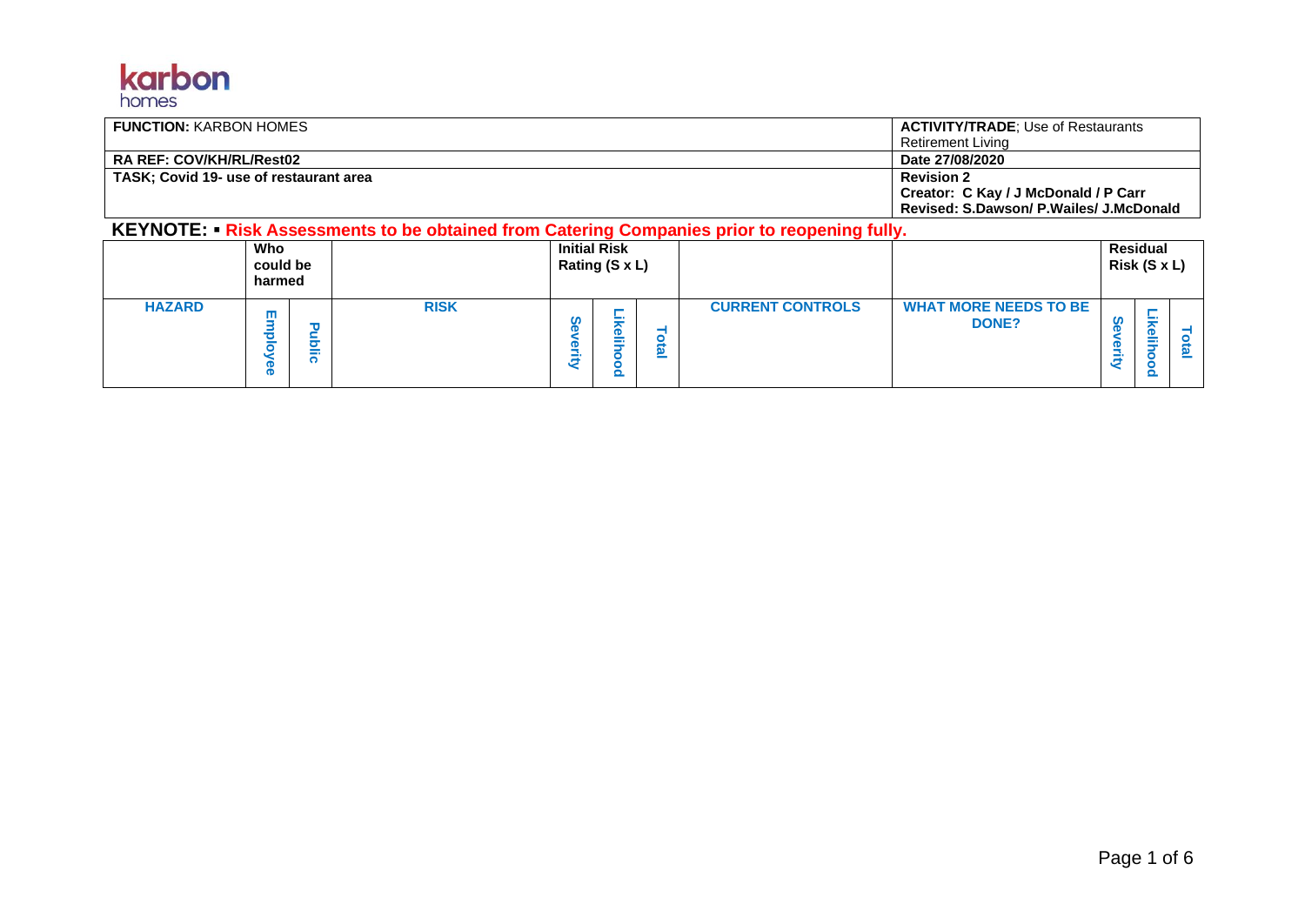

| Covid 19                | Y | Y | A highly contagious biohazard, that | 5 | 4 | 20 | Any resident/employee showing                                        | Follow the HM Government             | 5 | 5 |
|-------------------------|---|---|-------------------------------------|---|---|----|----------------------------------------------------------------------|--------------------------------------|---|---|
| <b>Resident's using</b> |   |   | has the potential to cause severe   |   |   |    | symptoms of COVID-19 do not                                          | documents for Working safely         |   |   |
| restaurant area         |   |   | health conditions and fatalities.   |   |   |    | attend work and isolate for a                                        | GOV.UK website.                      |   |   |
|                         |   |   |                                     |   |   |    | minimum of 10days.                                                   | Following lifting of restrictions on |   |   |
|                         |   |   | Catching the virus and becoming ill |   |   |    | 2M social distancing must always                                     | 19th July 2021, follow Karbon        |   |   |
|                         |   |   |                                     |   |   |    | be followed.                                                         | Homes' systems & procedures          |   |   |
|                         |   |   |                                     |   |   |    |                                                                      | intended to prevent the spread of    |   |   |
|                         |   |   | Spreading the virus to colleagues,  |   |   |    | Hand sanitising station available in                                 | the Coronavirus.                     |   |   |
|                         |   |   | family and or wider community       |   |   |    | main entrance                                                        |                                      |   |   |
|                         |   |   |                                     |   |   |    |                                                                      |                                      |   |   |
|                         |   |   |                                     |   |   |    | Face coverings are required in all                                   |                                      |   |   |
|                         |   |   |                                     |   |   |    | indoor situations 'where people<br>may come into contact with others |                                      |   |   |
|                         |   |   |                                     |   |   |    | they don't usually meet'                                             |                                      |   |   |
|                         |   |   |                                     |   |   |    |                                                                      |                                      |   |   |
|                         |   |   |                                     |   |   |    | Face coverings can be removed                                        |                                      |   |   |
|                         |   |   |                                     |   |   |    | when sitting in the restaurant but                                   |                                      |   |   |
|                         |   |   |                                     |   |   |    | must be put back on when leaving                                     |                                      |   |   |
|                         |   |   |                                     |   |   |    | the table.                                                           |                                      |   |   |
|                         |   |   |                                     |   |   |    |                                                                      |                                      |   |   |
|                         |   |   |                                     |   |   |    | If residents are showing any<br>symptoms of Covid-19 they should     |                                      |   |   |
|                         |   |   |                                     |   |   |    | not leave their property. If they                                    |                                      |   |   |
|                         |   |   |                                     |   |   |    | develop any symptom's they                                           |                                      |   |   |
|                         |   |   |                                     |   |   |    | should inform the staff and isolate                                  |                                      |   |   |
|                         |   |   |                                     |   |   |    | as outlined by government                                            |                                      |   |   |
|                         |   |   |                                     |   |   |    | guidelines.                                                          |                                      |   |   |
|                         |   |   |                                     |   |   |    |                                                                      |                                      |   |   |
|                         |   |   |                                     |   |   |    | Tables of 6 set up $-$ signage to                                    |                                      |   |   |
|                         |   |   |                                     |   |   |    | request non movement tables and<br>chairs.                           |                                      |   |   |
|                         |   |   |                                     |   |   |    |                                                                      |                                      |   |   |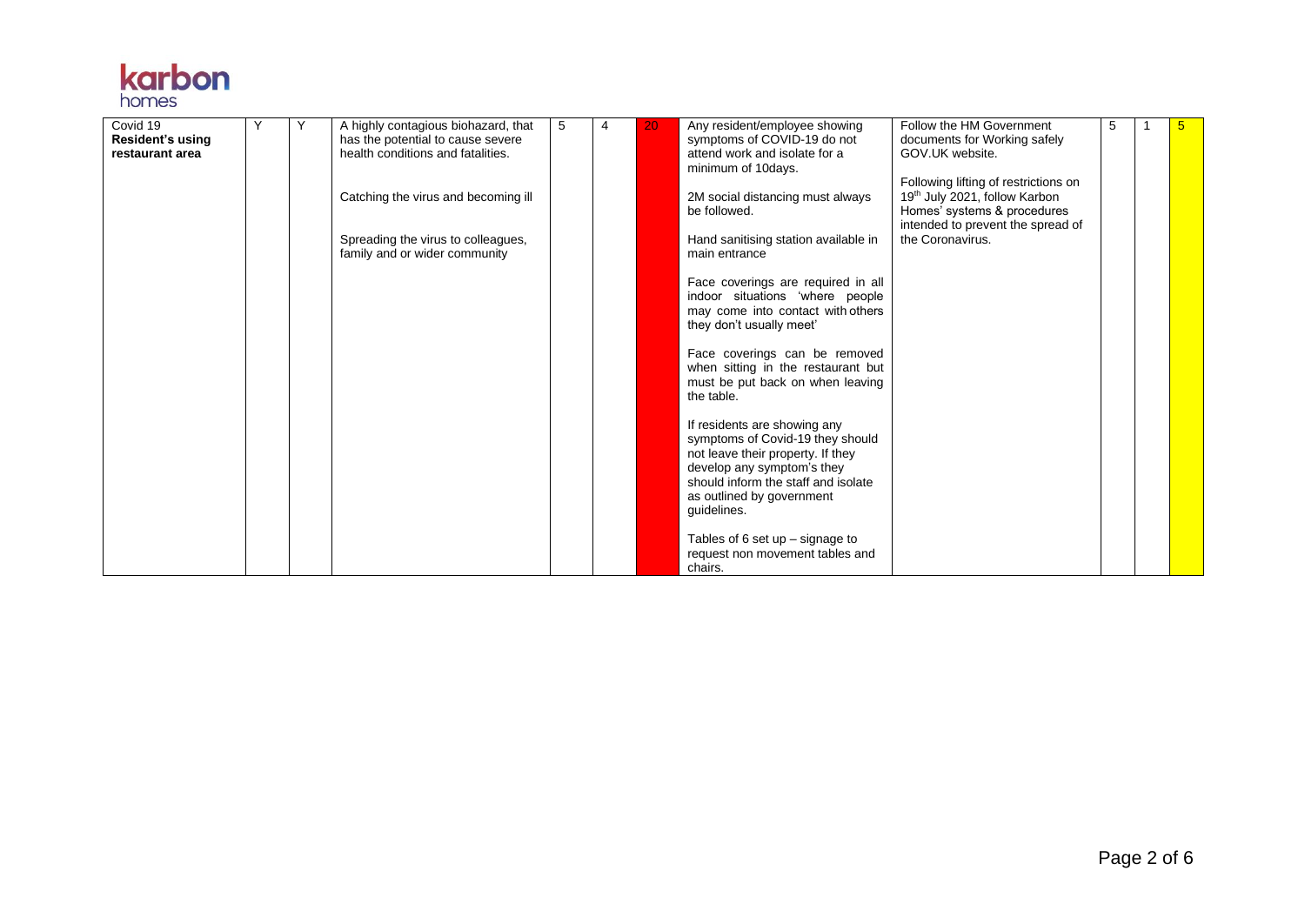

| Residents using the<br>communal lounge and<br>restaurant area for | Y | Y | A highly contagious biohazard, that<br>has the potential to cause severe<br>health conditions and fatalities. | 5 | 4 | 20 | All residents to use the hand<br>sanitising station before entering<br>the lounge or restaurant, and again                                                                                                                                           | 5 | 5 |
|-------------------------------------------------------------------|---|---|---------------------------------------------------------------------------------------------------------------|---|---|----|------------------------------------------------------------------------------------------------------------------------------------------------------------------------------------------------------------------------------------------------------|---|---|
| lunch service.                                                    |   |   | Catching the virus and becoming ill<br>Spreading the virus to colleagues,<br>family and or wider community    |   |   |    | on leaving the lounge.<br>Provide clear written guidelines on<br>social distancing and use of the<br>communal lounge for all residents.<br>Face coverings to be worn when in<br>any communal areas, except when<br>seated at dining table for meals. |   |   |
|                                                                   |   |   |                                                                                                               |   |   |    | Tables of 6 set up $-$ signage to<br>request non movement of tables<br>and chairs.                                                                                                                                                                   |   |   |
|                                                                   |   |   |                                                                                                               |   |   |    | Restaurant staff to ensure they<br>wear sufficient PPE as outlined by<br>government guidelines or, after 19th<br>July, Karbon Homes' procedures.                                                                                                     |   |   |
|                                                                   |   |   |                                                                                                               |   |   |    | Residents not to change seats<br>once they have sat down.<br>Residents to limit items brought                                                                                                                                                        |   |   |
|                                                                   |   |   |                                                                                                               |   |   |    | into the restaurant i.e. bags/coats.                                                                                                                                                                                                                 |   |   |
|                                                                   |   |   |                                                                                                               |   |   |    | The lounge is kept ventilated as<br>much as possible with<br>doors/windows opened.                                                                                                                                                                   |   |   |
|                                                                   |   |   |                                                                                                               |   |   |    | No resident or visitor is to visit the<br>serving hatch, Table service only.                                                                                                                                                                         |   |   |
|                                                                   |   |   |                                                                                                               |   |   |    | Restaurant staff to ensure clean<br>down of tables etc. between<br>customers.                                                                                                                                                                        |   |   |
|                                                                   |   |   |                                                                                                               |   |   |    | Care Staff to maintain social<br>distancing whilst waiting for meals.                                                                                                                                                                                |   |   |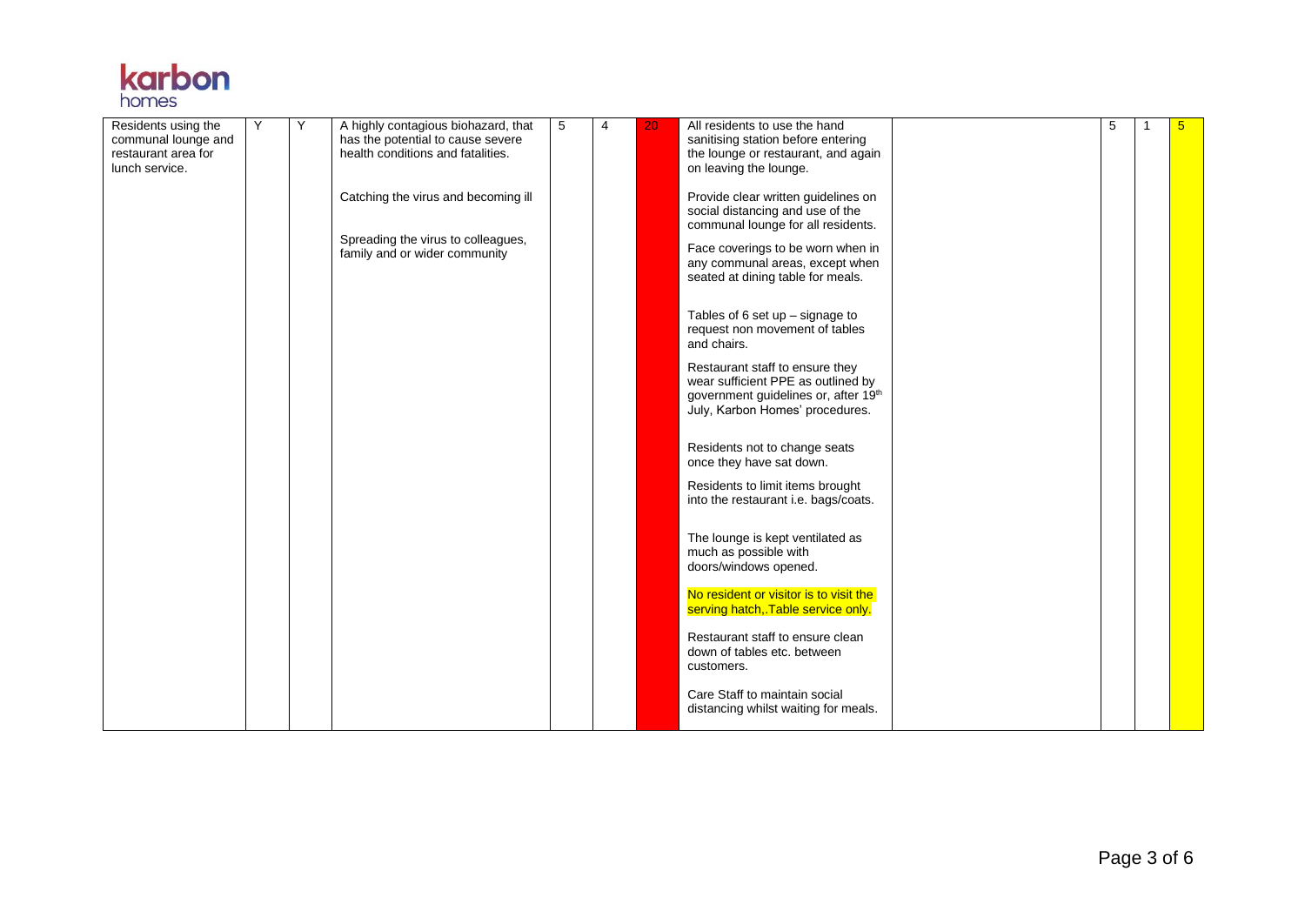

| <b>External Customer</b> | Y | Y | A highly contagious biohazard, that                                    | 5 | 4 | 20 | Any customer showing symptoms                                              | 5 | $\overline{2}$ | 10 <sup>°</sup> |
|--------------------------|---|---|------------------------------------------------------------------------|---|---|----|----------------------------------------------------------------------------|---|----------------|-----------------|
| using Restaurant         |   |   | has the potential to cause severe<br>health conditions and fatalities. |   |   |    | of COVID-19 must not visit the<br>restuarant and isolate for a             |   |                |                 |
|                          |   |   |                                                                        |   |   |    | minimum of 10days.                                                         |   |                |                 |
|                          |   |   |                                                                        |   |   |    |                                                                            |   |                |                 |
|                          |   |   | Catching the virus and becoming ill                                    |   |   |    | Sanitiser on entry to restaurant,                                          |   |                |                 |
|                          |   |   |                                                                        |   |   |    | Customer details to be obtained by                                         |   |                |                 |
|                          |   |   | Spreading the virus to colleagues,                                     |   |   |    | restaurant staff to maintain track                                         |   |                |                 |
|                          |   |   | family and or wider community                                          |   |   |    | and trace / scan via NHS app.                                              |   |                |                 |
|                          |   |   |                                                                        |   |   |    |                                                                            |   |                |                 |
|                          |   |   |                                                                        |   |   |    | The wearing of Masks is to be<br>mandatory when moving around,             |   |                |                 |
|                          |   |   |                                                                        |   |   |    | these can be removed once                                                  |   |                |                 |
|                          |   |   |                                                                        |   |   |    | seated.                                                                    |   |                |                 |
|                          |   |   |                                                                        |   |   |    |                                                                            |   |                |                 |
|                          |   |   |                                                                        |   |   |    | Tables of 6 set up $-$ signage to                                          |   |                |                 |
|                          |   |   |                                                                        |   |   |    | request non movement of tables<br>and chairs.                              |   |                |                 |
|                          |   |   |                                                                        |   |   |    |                                                                            |   |                |                 |
|                          |   |   |                                                                        |   |   |    | Restaurant staff to ensure they                                            |   |                |                 |
|                          |   |   |                                                                        |   |   |    | wear sufficient PPE as outlined by<br>government guidelines or, after 19th |   |                |                 |
|                          |   |   |                                                                        |   |   |    | July, follow Karbon Homes'                                                 |   |                |                 |
|                          |   |   |                                                                        |   |   |    | procedures.                                                                |   |                |                 |
|                          |   |   |                                                                        |   |   |    |                                                                            |   |                |                 |
|                          |   |   |                                                                        |   |   |    | Customers not to change seats                                              |   |                |                 |
|                          |   |   |                                                                        |   |   |    | once they have sat down.                                                   |   |                |                 |
|                          |   |   |                                                                        |   |   |    |                                                                            |   |                |                 |
|                          |   |   |                                                                        |   |   |    | The lounge is to be kept ventilated                                        |   |                |                 |
|                          |   |   |                                                                        |   |   |    | as much as possible with                                                   |   |                |                 |
|                          |   |   |                                                                        |   |   |    | doors/windows opened.                                                      |   |                |                 |
|                          |   |   |                                                                        |   |   |    | Restaurant staff to ensure clean                                           |   |                |                 |
|                          |   |   |                                                                        |   |   |    | down of tables etc. between                                                |   |                |                 |
|                          |   |   |                                                                        |   |   |    | customers.                                                                 |   |                |                 |
|                          |   |   |                                                                        |   |   |    |                                                                            |   |                |                 |
|                          |   |   |                                                                        |   |   |    | Schemes which are busier may                                               |   |                |                 |
|                          |   |   |                                                                        |   |   |    | have designated resident and                                               |   |                |                 |
|                          |   |   |                                                                        |   |   |    | customer areas. May choose<br>booking system for external                  |   |                |                 |
|                          |   |   |                                                                        |   |   |    | customers.                                                                 |   |                |                 |
|                          |   |   |                                                                        |   |   |    |                                                                            |   |                |                 |
|                          |   |   |                                                                        |   |   |    | Communal areas must not be used                                            |   |                |                 |
|                          |   |   |                                                                        |   |   |    | by customers visiting café.                                                |   |                |                 |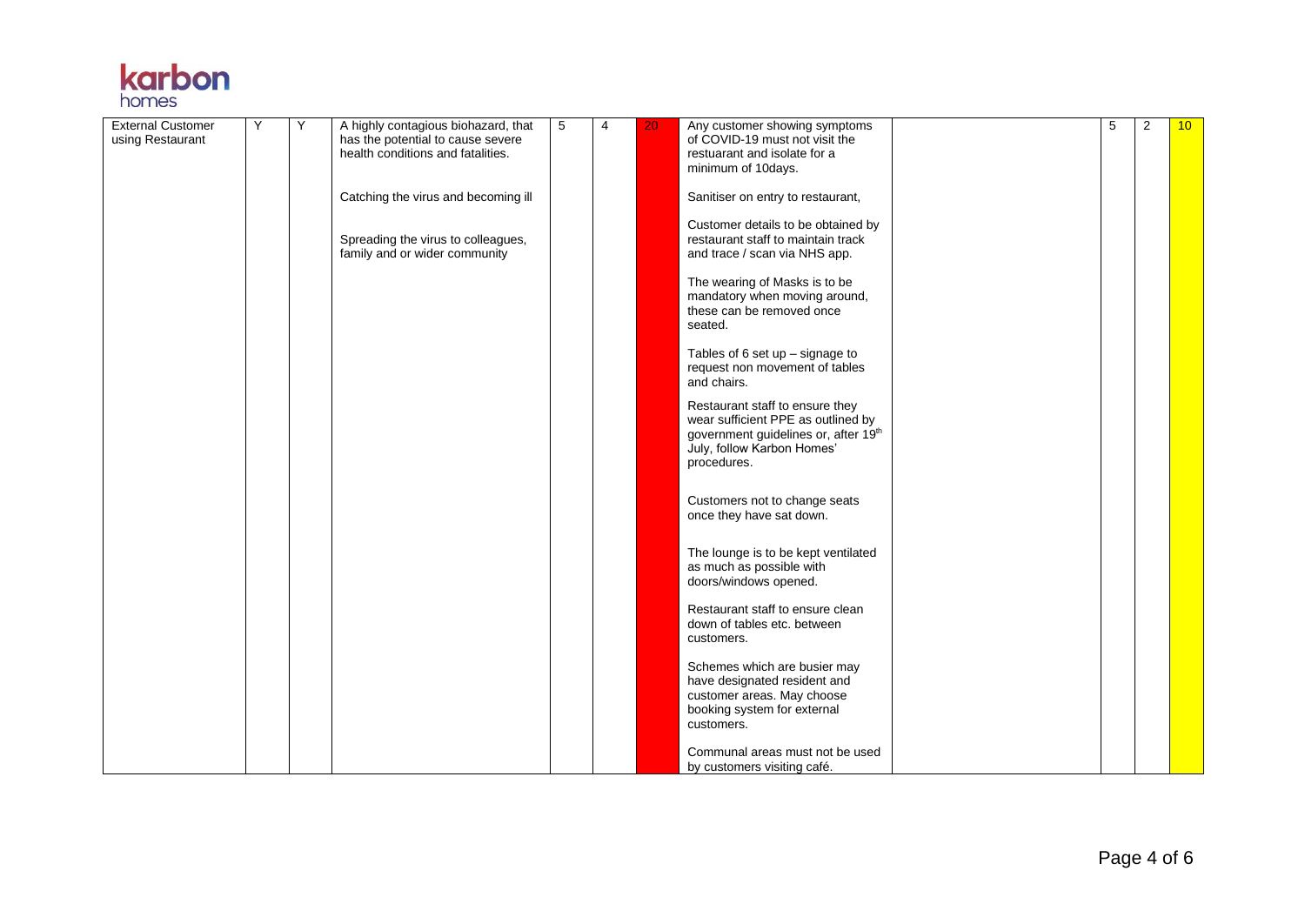

## Managers Risk Assessment Checklist

| <b>No</b>      | <b>Action</b>                                                                               | <b>Check</b> | <b>Manager</b> | <b>Manager signed</b> |
|----------------|---------------------------------------------------------------------------------------------|--------------|----------------|-----------------------|
|                |                                                                                             | frequency    | name           |                       |
|                | Are hand washing / sanitising facilities available?                                         | Once         |                |                       |
| $\overline{2}$ | Does the layout allow social distancing?                                                    | Once         |                |                       |
| 3              | Does the work allow social distancing?                                                      | Once         |                |                       |
| 4              | Is a new site induction required? (I.e. when different people go into the site or property) | Once         |                |                       |
| 5              | Are SSOW in place for Medium to High risk activities?                                       | Once         |                |                       |
| 6              | Are contractors RAMS suitable and sufficient?                                               | As required  |                |                       |
| $\overline{7}$ | Have all individuals received, read, understood and confirmed their acceptance of the RA    | Once         |                |                       |
|                | and any associated SSOW?                                                                    |              |                |                       |
| 8              | Have Trade Unions received and confirmed their acceptance of the RA and any associated      | Once         |                | be confirmed<br>To    |
|                | SSOW?                                                                                       |              |                | by H&S Mgr.           |
| 9              | Is PPE required (ppe matrix)?                                                               | Once         |                |                       |
|                | Gloves,                                                                                     |              |                |                       |
|                | Coverall.                                                                                   |              |                |                       |
|                | Apron,                                                                                      |              |                |                       |
|                | Face covering                                                                               |              |                |                       |
|                | Filtering respirator.                                                                       |              |                |                       |
|                | Face shield / eye protection.                                                               |              |                |                       |
| 10             | Any other equipment required? E.g. Additional Pens                                          | Once         |                |                       |
| 10             | Has any additional training and or instruction related to PPE been provided and recorded?   | Once         |                |                       |
| 11             | Has any additional training and or instruction related to new process been provided and     | Once         |                |                       |
|                | recorded?                                                                                   |              |                |                       |
| 12             | Have we responded to concerns raised by colleagues?                                         | As required  |                |                       |